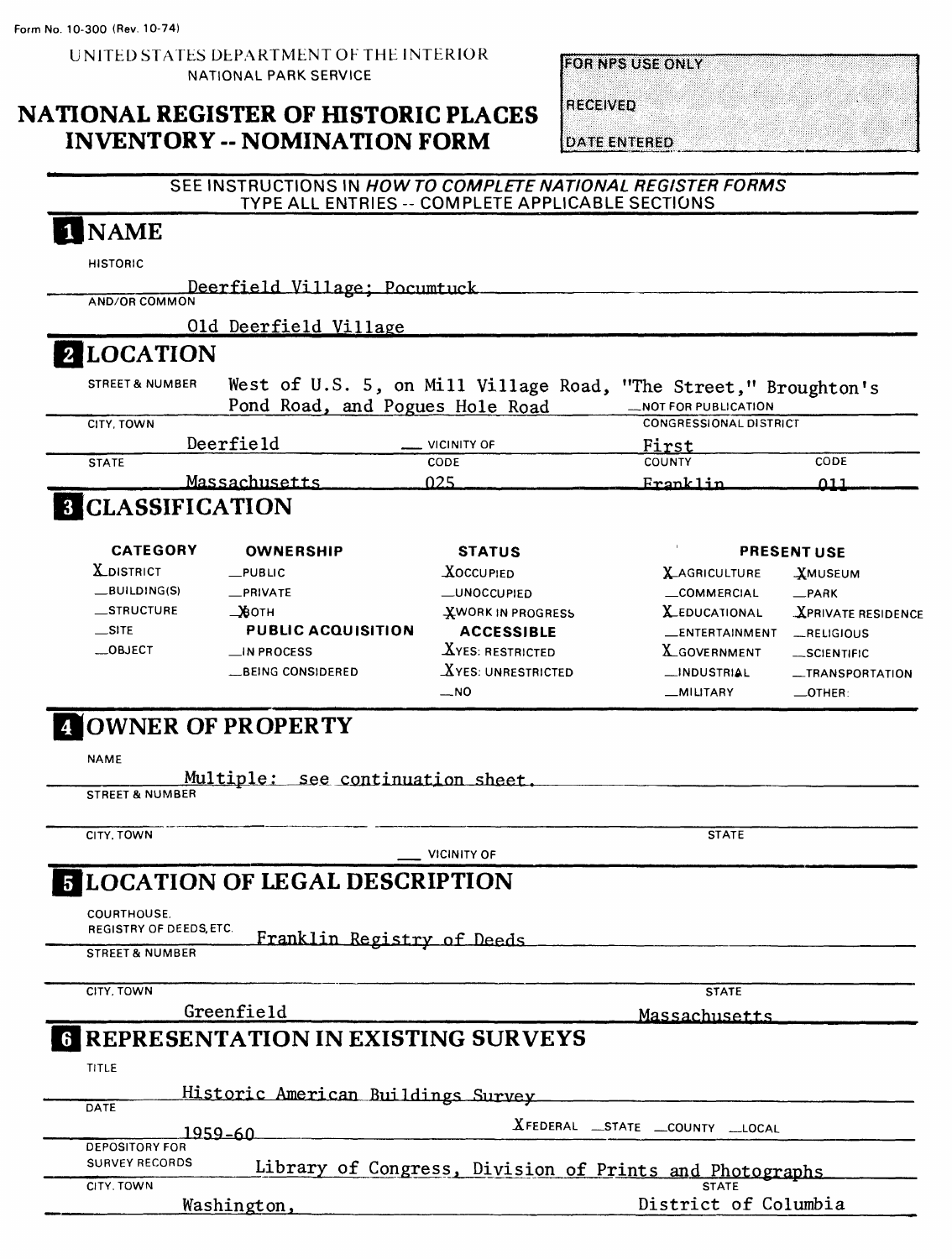# <sup>i</sup> **DESCRIPTION**

| <b>CONDITION</b>                              |                                      | <b>CHECK ONE</b>                   | <b>CHECK ONE</b>                         |       |  |  |  |  |  |  |  |
|-----------------------------------------------|--------------------------------------|------------------------------------|------------------------------------------|-------|--|--|--|--|--|--|--|
| <b>EXCELLENT</b><br>$\Delta$ coop<br>$-$ FAIR | _DETERIORATED<br>RUNS<br>__UNEXPOSED | <b>X_UNALTERED</b><br>$\_$ ALTERED | <b>X.ORIGINAL SITE</b><br><b>X_MOVED</b> | DATE_ |  |  |  |  |  |  |  |

DESCRIBE THE PRESENT AND ORIGINAL (IF KNOWN) PHYSICAL APPEARANCE

Deerfield Village in Deerfield, Massachusetts, stands on a natural plateau above the water meadows of the Deerfield Valley, a few miles southwest of the confluence of the Deerfield and Connecticut Rivers. To the east of the village, on the opposite side of U.S. 5 (S.R. 10), is a line of wooded hills (part of the Pocumtuck Range), and to the west the winding course of the Deerfield River and on the opposite side of Interstate Highway 91, another line of low hills. The northern end of the plateau is defined by the Deerfield River, which swings east at that point and forms part of the boundary between the towns of Deerfield and Greenfield, At the southern end of the plateau is another village, Wapping; beyond it the valley rises slightly to South Deerfield (see accompanying U.S.G.S. map: Greenfield, Massachusetts Quadrangle: 1968).

The original purchase of land for the Deerfield settlement--some  $8,000$  acres--was concluded in 1667; lots were apportioned and the village formally laid out in 1671, with a longitudinal axis, "The Street," extending almost exactly one mile north-south along the plateau. Twenty-three lots were created on the east side of "The Street" and twenty on the west, not all of the same size. In addition to his house lot, east settler also received tracts for farming and grazing outside the village on the North and South Meadows. Land for the common or training ground, also the location of the meeting house and town well, was reserved on the west side of "The Street" at its midpoint. East-west streets were gradually added to the village; the most important of them, Albany Road, extended west from "The Street" at the edge of the common.

Although abandoned after the Bloody Brook Massacre, Deerfield Village was resettled by 1682. The village had 268 residents by 1704, and a square log stockade had been constructed as a defense against Indian attack. Centered on "The Street," it enclosed the common with the meeting house and well and fifteen houses. Another twenty-six houses stood north and south of the stockade along "The Street." Despite the stockade, there was almost no organized resistance to the attack by French and Indians on February 29, 1704, and the village was virtually destroyed. The last building definitely known to have survived the massacre intact, the Hoyt Tavern or Indian House, was demolished in 1848 after local efforts to preserve it proved unsuccessful. Portions of two other buildings, the Old Manse and the Frary House, are believed to predate the massacre.

Today the character of Old Deerfield is that of a restored and well-preserved rural village of the mid-18th century with a few later and non-intrusive additions. The street pattern is unchanged, the original division of lots is still visible along the broad, tree-lined Street, and the North and South Meadows remain in active agricultural use. Among the fifty-three buildings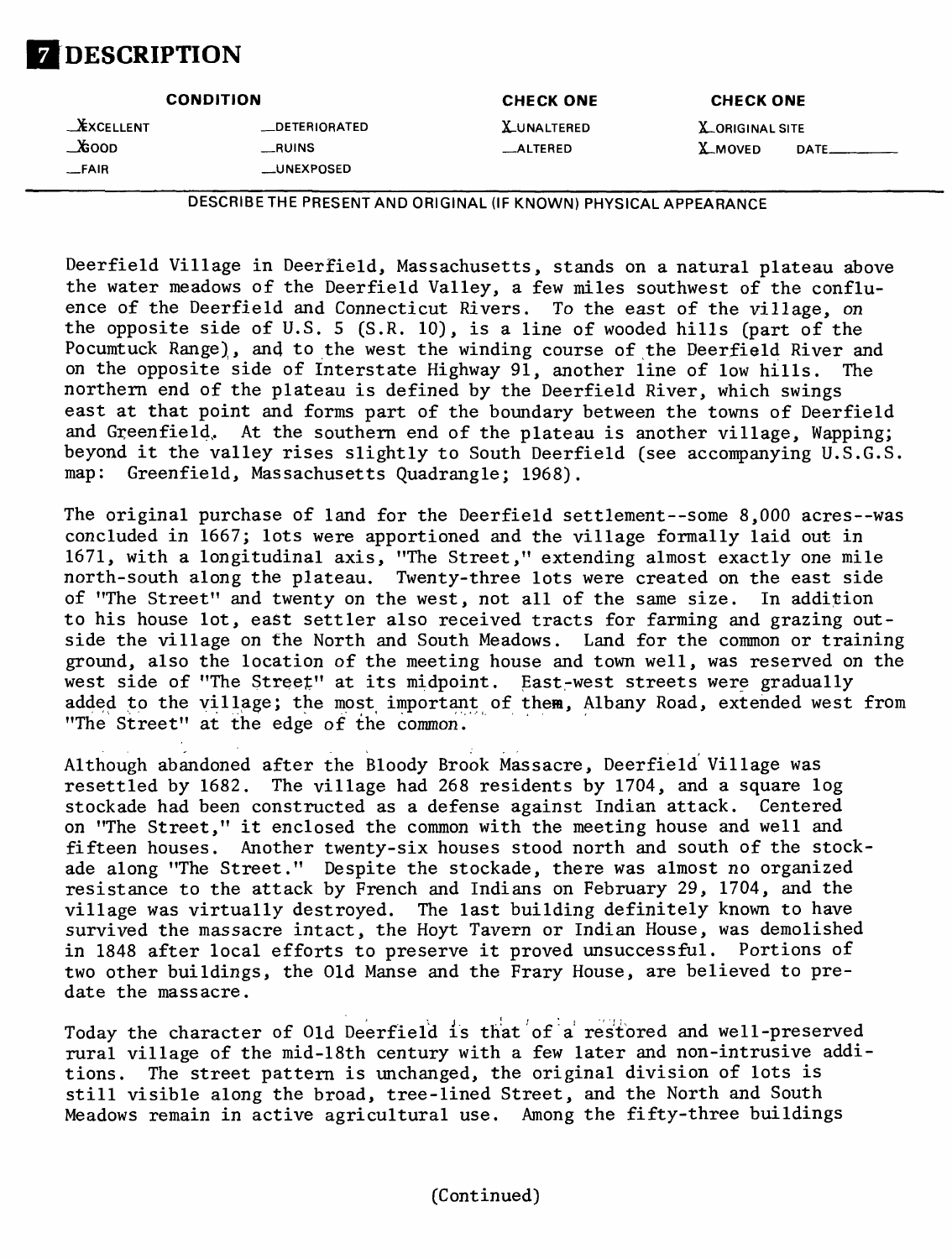

| <b>PERIOD</b>         |                                                        | AREAS OF SIGNIFICANCE -- CHECK AND JUSTIFY BELOW |                               |                                  |  |  |  |
|-----------------------|--------------------------------------------------------|--------------------------------------------------|-------------------------------|----------------------------------|--|--|--|
| -PREHISTORIC          | _ARCHEOLOGY-PREHISTORIC                                | COMMUNITY PLANNING                               | <b>LANDSCAPE ARCHITECTURE</b> | RELIGION                         |  |  |  |
| $-1400-1499$          | <b>ARCHEOLOGY-HISTORIC</b>                             | CONSERVATION                                     | $-LAW$                        | $\equiv$ SCIENCE                 |  |  |  |
| $-1500-1599$          | <b>__AGRICULTURE</b>                                   | ECONOMICS                                        | <b>LITERATURE</b>             | <b>SCULPTURE</b>                 |  |  |  |
| $-1600-1699$          | <b>ARCHITECTURE</b>                                    | $\_$ EDUCATION                                   | __MILITARY                    | _SOCIAL/HUMANITARIAN             |  |  |  |
| $-1700-1799$          | $\_$ ART                                               | <b>LENGINEERING</b>                              | __MUSIC                       | $\overline{\phantom{a}}$ THEATER |  |  |  |
| X1800-1899            | __COMMERCE                                             | <b>EXPLORATION/SETTLEMENT</b>                    | <b>__PHILOSOPHY</b>           | __TRANSPORTATION                 |  |  |  |
| X 1900-               | $\equiv$ COMMUNICATIONS                                | __INDUSTRY                                       | _POLITICS/GOVERNMENT          | _OTHER (SPECIFY)                 |  |  |  |
|                       |                                                        | $\Box$ INVENTION                                 |                               |                                  |  |  |  |
| $\mathcal{F}$ V       | And the Committee of the Com-<br>the company's company |                                                  |                               |                                  |  |  |  |
| <b>SPECIFIC DATES</b> | $1600$ 's-1675-1704                                    | <b>BUILDER/ARCHITECT</b><br>$\cdots$             |                               | Asher Beniamin, others unknown   |  |  |  |

#### **STATEMENT OF SIGNIFICANCE**

When settled in the late 1660's, Deerfield Village in the town of Deerfield, Massachusetts, was the northernmost outpost of English America, and in its early history characterizes the struggle of the colonies to extend their frontiers westward. Though savage raids by French and Indians virtually destroyed the settlement in 1675 and 1704, it was rebuilt each time and by the 1750's had become the center of a thriving wheat industry and an important cattle market. The prosperity of that period is reflected today in the well-preserved houses which line "The Street," the nearly mile-long tree-lined axis of the village.

More than thirty of the fifty-three buildings in Old Deerfield date from the Colonial and Revolutionary period, and portions of two may pre-date the massacre of 1704. Under the auspices of Historic Deerfield, Inc., a publicly supported organization established as the Heritage Foundation in 1952, Deerfield Village has become one of the most effective community restorations in America. Seventeen of the restored buildings are open to the public throughout the year, including eleven residences furnished with period items, many of them of local  $\text{origin.} \quad \begin{array}{ccc} \text{origin.} \quad & \text{if} \quad & \text{if} \quad & \text{if} \quad & \text{if} \quad & \text{if} \quad & \text{if} \quad & \text{if} \quad & \text{if} \quad & \text{if} \quad & \text{if} \quad & \text{if} \quad & \text{if} \quad & \text{if} \quad & \text{if} \quad & \text{if} \quad & \text{if} \quad & \text{if} \quad & \text{if} \quad & \text{if} \quad & \text{if} \quad & \text{if} \quad & \text{if} \quad & \text{if} \quad & \text{if} \quad & \text{if$  $= 1$ 

#### Historical Summary

The Indians who lived in the Deerfield Valley called both the river and the range of hills east of it Pocumtuck, the name of their tribe. Although they fought occasionally with other tribes, the Pocumtucksmaintained their control of the area until the mid-17th century when they were nearly annihilated in a war with the Mohawks from the Hudson River Valley. In 1667 John Pynchon, agent for the town of Dedham, was able to purchase from the surviving Pocumtucks 8,000 acres of land, to be used to reimburse those people whose land in Dedham had been taken as the site of a town for John Eliot's Missionary Indians. The first settler, Samuel Hinsdell, arrived in the valley with his family in 1669. Lots were apportioned and a village formally laid out in 1671. By 1673 twenty families were living in the settlement, which they called Deerfield.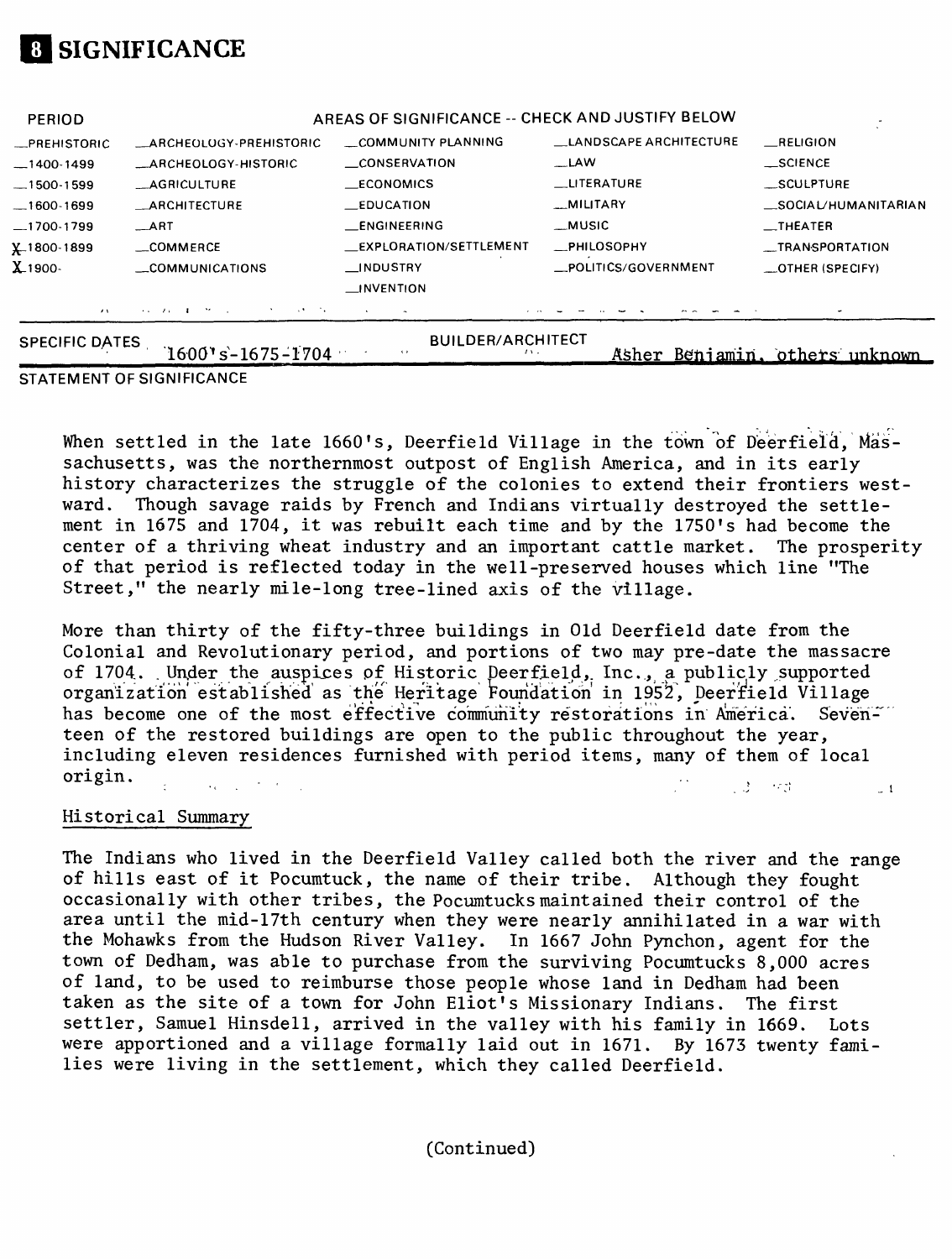# **9 MAJOR BIBLIOGRAPHICAL REFERENCES**

See continuation sheet.

|                                                               |                                                                                                                                    | ACREAGE OF NOMINATED PROPERTY Approximately 800                                                       |                                                                                                                                                                                                                                                                                                                                                                                                                                                           |                                                                                                                               |                          |
|---------------------------------------------------------------|------------------------------------------------------------------------------------------------------------------------------------|-------------------------------------------------------------------------------------------------------|-----------------------------------------------------------------------------------------------------------------------------------------------------------------------------------------------------------------------------------------------------------------------------------------------------------------------------------------------------------------------------------------------------------------------------------------------------------|-------------------------------------------------------------------------------------------------------------------------------|--------------------------|
| UTM REFERENCES                                                |                                                                                                                                    |                                                                                                       |                                                                                                                                                                                                                                                                                                                                                                                                                                                           |                                                                                                                               |                          |
|                                                               |                                                                                                                                    | 4 18 6 9 7 7 00 4 7 1 5 7 00                                                                          |                                                                                                                                                                                                                                                                                                                                                                                                                                                           | FUTOY 1 - 29 - 18 & H S S +                                                                                                   |                          |
| ZONE EASTING<br>C I 1                                         |                                                                                                                                    | <b>NORTHING</b>                                                                                       |                                                                                                                                                                                                                                                                                                                                                                                                                                                           | $B_{11}B$   6   9, 6   7,3,0<br>ZONE <sup>()</sup> EASTING                                                                    | <b>NORTHING</b>          |
|                                                               | <b>VERBAL BOUNDARY DESCRIPTION</b>                                                                                                 | 417110940                                                                                             | $\lceil \ln s \rceil$                                                                                                                                                                                                                                                                                                                                                                                                                                     |                                                                                                                               | 417115880                |
| sto in the work                                               | $\mathcal{F}^{\mathcal{G}}(\mathcal{F})$ and $\mathcal{F}^{\mathcal{G}}(\mathcal{F})$ and $\mathcal{F}^{\mathcal{G}}(\mathcal{F})$ | money thank                                                                                           | $\mathcal{L}(\mathcal{L}^{\mathcal{L}}(\mathcal{L}^{\mathcal{L}}(\mathcal{L}^{\mathcal{L}}(\mathcal{L}^{\mathcal{L}}(\mathcal{L}^{\mathcal{L}}(\mathcal{L}^{\mathcal{L}}(\mathcal{L}^{\mathcal{L}}(\mathcal{L}^{\mathcal{L}}(\mathcal{L}^{\mathcal{L}}(\mathcal{L}^{\mathcal{L}}(\mathcal{L}^{\mathcal{L}}(\mathcal{L}^{\mathcal{L}}(\mathcal{L}^{\mathcal{L}}(\mathcal{L}^{\mathcal{L}}(\mathcal{L}^{\mathcal{L}}(\mathcal{L}^{\mathcal{L}}(\mathcal{L}$ | and a strategic country                                                                                                       |                          |
|                                                               |                                                                                                                                    |                                                                                                       |                                                                                                                                                                                                                                                                                                                                                                                                                                                           | والموارق المترسون والمتحد وتعمله مراميد الحراك فاقتط                                                                          |                          |
| See continuation sheet,                                       |                                                                                                                                    |                                                                                                       |                                                                                                                                                                                                                                                                                                                                                                                                                                                           | $\frac{1}{2}$ 0 $\frac{1}{2}$ at                                                                                              |                          |
| $\sim$ 1.4 $\pm$                                              | $0.1 \, \mathrm{fm}$                                                                                                               |                                                                                                       |                                                                                                                                                                                                                                                                                                                                                                                                                                                           |                                                                                                                               |                          |
|                                                               |                                                                                                                                    |                                                                                                       | <b>Since</b>                                                                                                                                                                                                                                                                                                                                                                                                                                              | colonnization                                                                                                                 |                          |
|                                                               |                                                                                                                                    |                                                                                                       |                                                                                                                                                                                                                                                                                                                                                                                                                                                           | LIST ALL STATES AND COUNTIES FOR PROPERTIES OVERLAPPING STATE OR COUNTY BOUNDARIES                                            |                          |
| <b>STATE</b><br>$\frac{1}{2}$                                 | n p                                                                                                                                |                                                                                                       |                                                                                                                                                                                                                                                                                                                                                                                                                                                           |                                                                                                                               |                          |
|                                                               |                                                                                                                                    | CODE                                                                                                  | COUNTY                                                                                                                                                                                                                                                                                                                                                                                                                                                    |                                                                                                                               | CODE F                   |
| <b>STATE</b>                                                  |                                                                                                                                    | CODE                                                                                                  | COUNTY                                                                                                                                                                                                                                                                                                                                                                                                                                                    |                                                                                                                               |                          |
|                                                               |                                                                                                                                    |                                                                                                       |                                                                                                                                                                                                                                                                                                                                                                                                                                                           |                                                                                                                               | CODE                     |
| <b>IT FORM PREPARED BY</b><br>ORGANIZATION<br>STREET & NUMBER |                                                                                                                                    | prepared by Charles E. Shedd, Jr., Historian, 5/20/58<br>Historic Sites Survey, National Park Service |                                                                                                                                                                                                                                                                                                                                                                                                                                                           | NAME/TITLE Polly M. Rettig, Historian, Landmark Review Project; original form<br>DATE<br>8/30/76<br><b>TELEPHONE</b>          |                          |
| 1100 "L" Street, N. W.                                        |                                                                                                                                    |                                                                                                       | かえすいよう よまいい                                                                                                                                                                                                                                                                                                                                                                                                                                               | アーティッシ                                                                                                                        |                          |
| <b>CITY OR TOWN</b>                                           |                                                                                                                                    |                                                                                                       |                                                                                                                                                                                                                                                                                                                                                                                                                                                           | $(202)$ 523-5465<br><b>STATE</b>                                                                                              |                          |
|                                                               |                                                                                                                                    |                                                                                                       |                                                                                                                                                                                                                                                                                                                                                                                                                                                           |                                                                                                                               |                          |
|                                                               |                                                                                                                                    |                                                                                                       |                                                                                                                                                                                                                                                                                                                                                                                                                                                           | <b>PESTATE HISTORIC PRESERVATION OFFICER CERTIFICATION</b>                                                                    |                          |
|                                                               |                                                                                                                                    |                                                                                                       |                                                                                                                                                                                                                                                                                                                                                                                                                                                           | THE EVALUATED SIGNIFICANCE OF THIS PROPERTY WITHIN THE STATE IS:                                                              |                          |
|                                                               | NATIONAL <sub>_</sub>                                                                                                              |                                                                                                       | STATE                                                                                                                                                                                                                                                                                                                                                                                                                                                     | LOCAL                                                                                                                         |                          |
|                                                               |                                                                                                                                    |                                                                                                       |                                                                                                                                                                                                                                                                                                                                                                                                                                                           | As the designated State Historic Preservation Officer for the National Historic Preservation Aqt of 1966 (Public Law 89-665). |                          |
|                                                               |                                                                                                                                    | criteria and procedures set forth by the National Park Service.                                       |                                                                                                                                                                                                                                                                                                                                                                                                                                                           | hereby nominate this property for inclusion in the National Register and certify that it has percepted according to the       |                          |
| FEDERAL REPRESENTATIVE SIGNATURE                              |                                                                                                                                    |                                                                                                       |                                                                                                                                                                                                                                                                                                                                                                                                                                                           |                                                                                                                               | Designated: Oct. 9, 1960 |
| <b>TITLE</b>                                                  |                                                                                                                                    |                                                                                                       | N/A National Historic Landmark                                                                                                                                                                                                                                                                                                                                                                                                                            | tioun                                                                                                                         |                          |
|                                                               |                                                                                                                                    |                                                                                                       |                                                                                                                                                                                                                                                                                                                                                                                                                                                           | DATE                                                                                                                          |                          |
| FOR NPS USE ONLY                                              |                                                                                                                                    |                                                                                                       |                                                                                                                                                                                                                                                                                                                                                                                                                                                           |                                                                                                                               |                          |
|                                                               |                                                                                                                                    | THEREBY CERTIFY THAT THIS PROPERTY IS INCLUDED IN THE NATIONAL REGISTER                               |                                                                                                                                                                                                                                                                                                                                                                                                                                                           |                                                                                                                               |                          |
| DIRECTOR, OFFICE OF ARCHEOLBORIAND                            |                                                                                                                                    |                                                                                                       |                                                                                                                                                                                                                                                                                                                                                                                                                                                           | DATE                                                                                                                          |                          |
| ATTEST:<br><b>KEEPER OF THE NATIONAL REGISTER</b>             |                                                                                                                                    |                                                                                                       | IKIDAACOASSERVATIONS                                                                                                                                                                                                                                                                                                                                                                                                                                      | DATE                                                                                                                          |                          |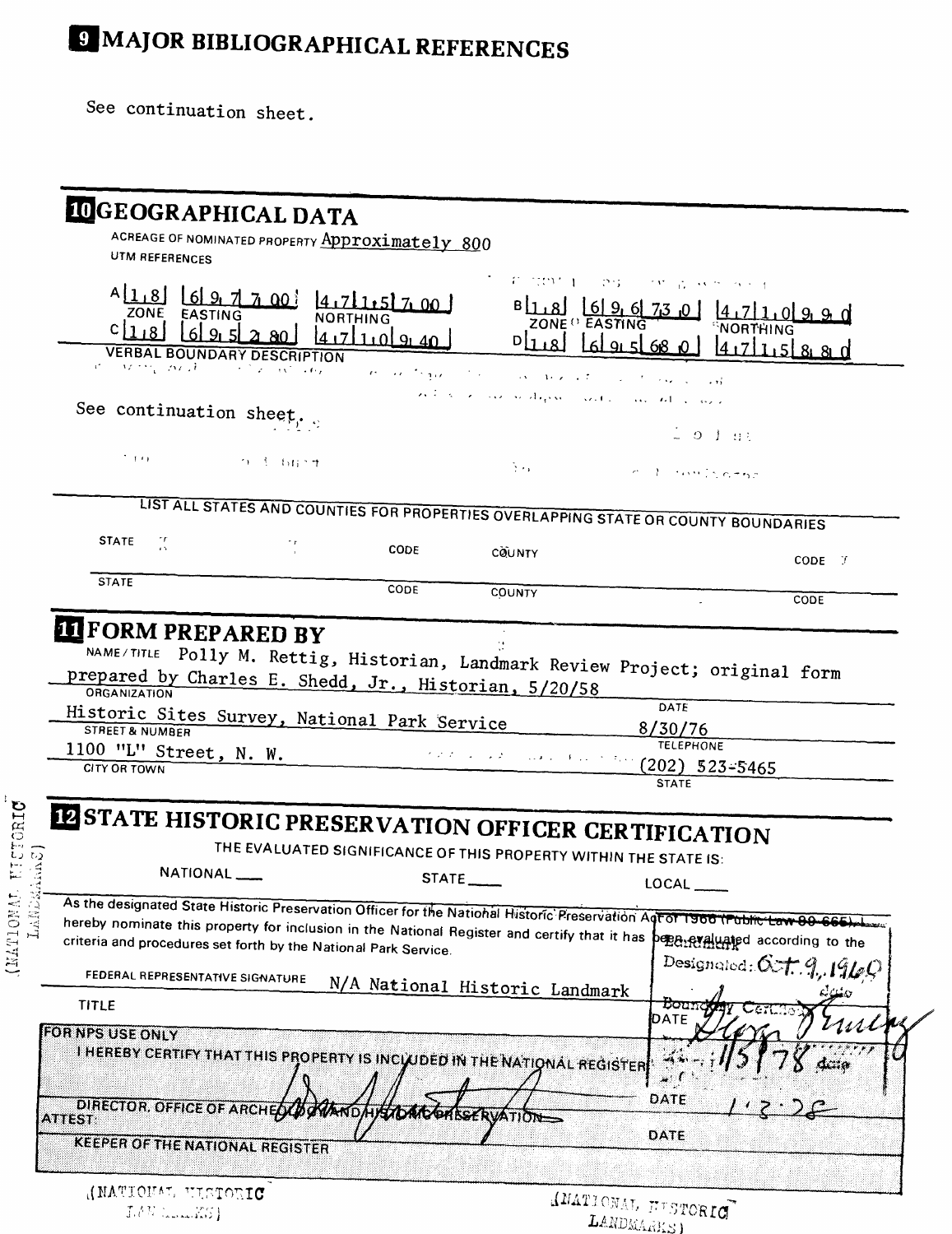# **NATIONAL REGISTER OF HISTORIC PLACES INVENTORY -- NOMINATION FORM**

**FOR NPS USE ONLY** 

**RECEIVED** 

**DATE ENTERED** 

| <b>CONTINUATION SHEET</b>                                  |       | <b>ITEM NUMBER</b> | 4 | PAGE <sub>1</sub> |  |
|------------------------------------------------------------|-------|--------------------|---|-------------------|--|
|                                                            |       |                    |   |                   |  |
| Deerfield Village, principal owners:                       |       |                    |   |                   |  |
| Historic Deerfield, Inc.<br>Deerfield, Massachusetts 01342 |       |                    |   |                   |  |
| Town of Deerfield<br>Town Hall<br>Deerfield, Massachusetts | 01342 |                    |   |                   |  |
| Deerfield Academy<br>Deerfield, Massachusetts 01342        |       |                    |   |                   |  |
| Bement School<br>Deerfield, Massachusetts                  | 01342 |                    |   |                   |  |

Pocumtuck Valley Memorial Association Deerfield, Massachusetts 01342

Indian House Memorial, Inc. Deerfield, Massachusetts 01342

various private owners of residences and farm land.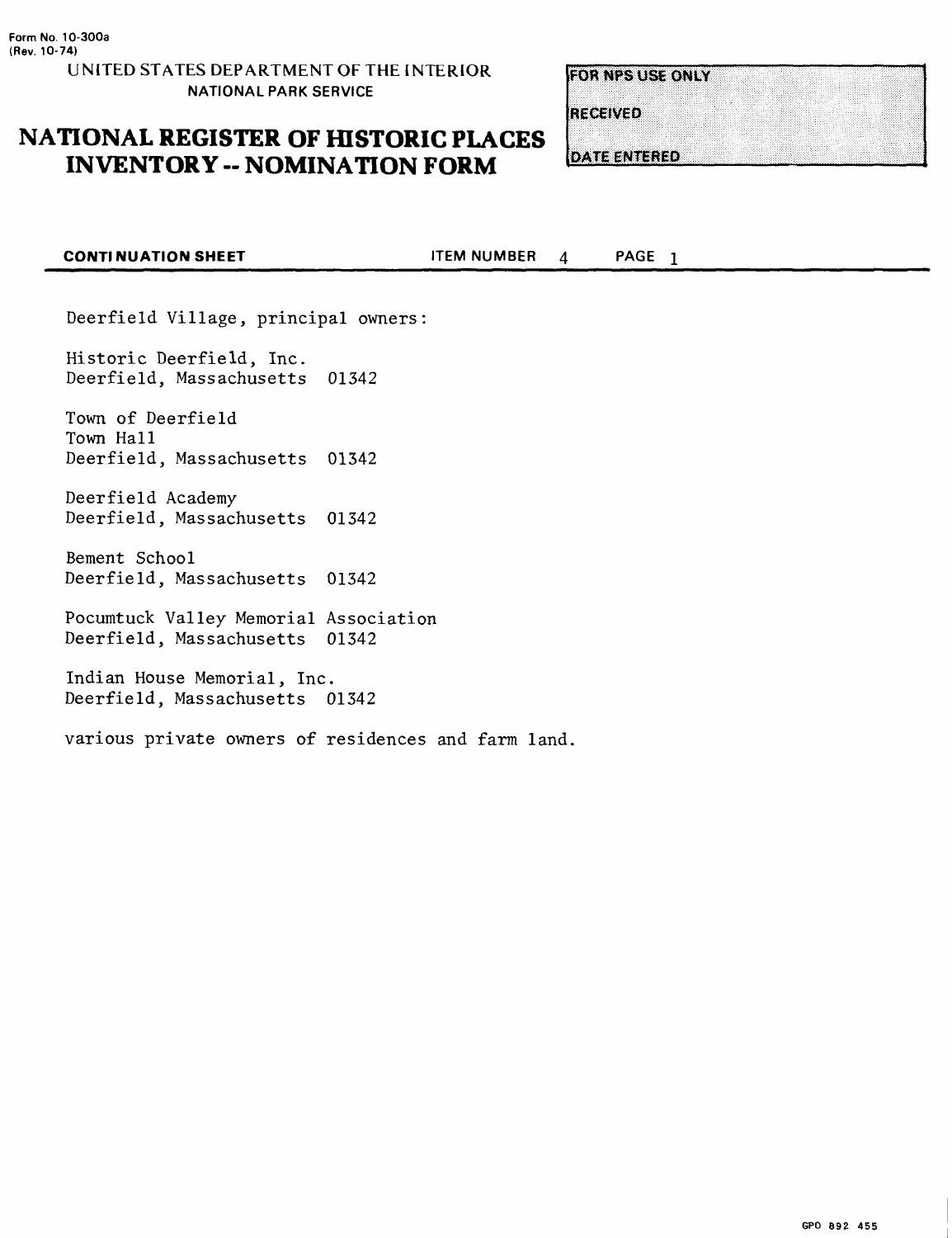## **NATIONAL REGISTER OF HISTORIC PLACES INVENTORY -- NOMINATION FORM**

**FOR NES USE ONLY** 

RECEIVED

DATE ENTERED

**CONTINUATION SHEET** THEM NUMBER 7 PAGE 2

standing in the village, there are examples of Federal (Wright House). Greek. Revival (White Church, 1838; Town Hall, 1846), and later architectural styles, but the majority date from the Colonial and Revolutionary periods, including four moved from other locations to prevent their demolition. Historic Deerfield, Inc. and individual owners have restored nearly all the buildings in the village and seventeen of then are now open to the public. The latter include eleven residences furnished with period pieces, many of local origin.

Though replacement of elements such as doorways has been necessary for a few buildings, there is only one full reconstruction in the village, a copy of the Indian House erected in 1929. The single part of the original house which survives is the front doorway; preserved in the Memorial Hall Museum, it still bears the marks of the 1704 massacre. Among the newest buildings in the village are those constructed for Deerfield Academy. Three dormitories erected on "The Street" facing the common are reproductions of Colonial houses and complement their authentic neighbors. Other Academy buildings on Albany Road, though more modern in style, do not detract from the character of the village as a whole. Parking, both for the Academy and for exhibit buildings, is limited and generally well-screened.

A summary of representatives buildings in the landmark district follows (north to south along "The Street"). Each is identified by name on the accompanying village plan, a photocopy of that included in "A Brief History of Deerfield, Massachusetts" (Deerfield, 1972).

Ashley House. This two-story building was purchased by the Rev. Jonathan Ashley in 1733 when it was relatively new and has one of the first center hallways in the village; the gambrel roof extends in a "saltbox" at the rear (west). Several features of the Ashley House are typical of most Deerfield residences of the same period: unpainted clapboards, interior brick chimneys, narrow 9/9 windows, and the "Connecticut Valley" doorway (double doors flanked by pilasters carrying a broken scroll or swan's neck pediment).

Wright House. The front (western) portion of this house--2-l/2 stories, brick, with gabled roof--was constructed in 1824 by Asa Stebfins for his son, Asa Jr.; the two-story frame and clapboard ell was added later. The house is now known by the name of its second owner.

(Continued)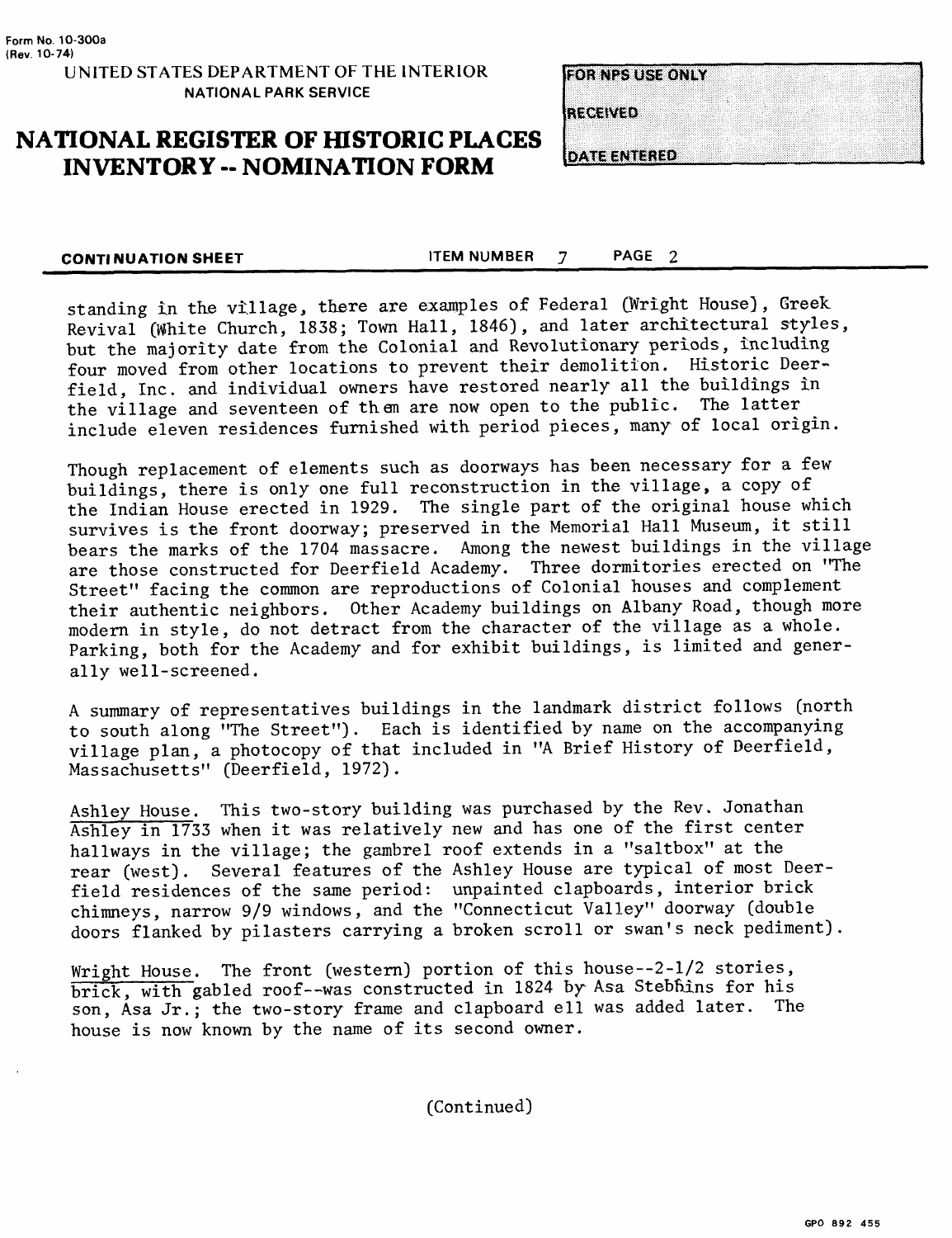## **NATIONAL REGISTER OF HISTORIC PLACES INVENTORY -- NOMINATION FORM**

| <b>FOR NPS USE ONLY</b> |  |  |  |  |  |  |  |  |  |  |  |  |  |  |  |  |  |  |
|-------------------------|--|--|--|--|--|--|--|--|--|--|--|--|--|--|--|--|--|--|
|                         |  |  |  |  |  |  |  |  |  |  |  |  |  |  |  |  |  |  |
|                         |  |  |  |  |  |  |  |  |  |  |  |  |  |  |  |  |  |  |
|                         |  |  |  |  |  |  |  |  |  |  |  |  |  |  |  |  |  |  |
|                         |  |  |  |  |  |  |  |  |  |  |  |  |  |  |  |  |  |  |

**RECEIVED** 

**DATE ENTERED** 

**CONTINUATION SHEET** FIRM NUMBER 7 PAGE 3

Sheldon-Hawkes House. This house was constructed in two sections, the 2-1/2 story gable-roofed main block in 1743, the 1-1/2-story, gambrel-roofed ell in 1802. Like the adjacent Ashley House, the main block displays typical Deerfield elements: unpainted clapboards, 9/9 windows, and a "Connecticut Valley" doorway, in this case with triangular pediment. George Sheldon, who produced the authoritative History of Deerfield, was born in the house in 1818 and lived there until his death in 1916.

Asa Stebbins House. Constructed in 1799, this 2-1/2-story building was the first brick residence in Deerfield; the rear ell originally carried a gambrel roof with dormers but c. 1879 was raised to a full 2 stories with gabled roof. Exterior elements include twin interior chimneys, flat arches above 12/12 windows, a belt course between the first and second floors, and a front (west) entrance recessed in a round-arched opening set with brick quoins. The interipr features a curved flying stair, garlanded plasterwork and carved mantels, and painted free-hand decorations in the dining room and pantry.

Deerfield Inn. This 2-story frame and clapboard building was completed and opened as an inn in 1885; the 2-story Doric portico was added early in the present century and in 1945 the building was renovated and enlarged at the rear (west).

Old Manse. The main block of this frame and clapboard house--2-stories with double-hipped roof--was constructed by Joseph Barnard in 1768; the 1-1/2-story gambrel-roofed ell, originally a separate cottage, may have been built as early as 1694. The house derives its name from the period (1807-85) when it was the home of Samuel Willard, minister of Deerfield's First Church. Exterior details include window caps, quoins, a dentil band at the eaves, and a pilastered and pedimented entrance at the center of each elevation.

Brick Church (First Church of Deerfield). Constructed in 1824, this brick building was Deerfield's fifth house of worship; it was designed by Winthrop Clapp and shows the influence of both Isaac Damon and Asher Benjamin. Exterior detail includes 3 doors on the east, each with fan; double tiers of 12/12 windows with blinds set in round-arched recesses; and a square, louvered belfry topped by a three-stage octagonal spire. The interior, featuring a high mahogany pulpit, paneled box pews, and galleries supported on Doric columns, was restored in 1916.

(Continued)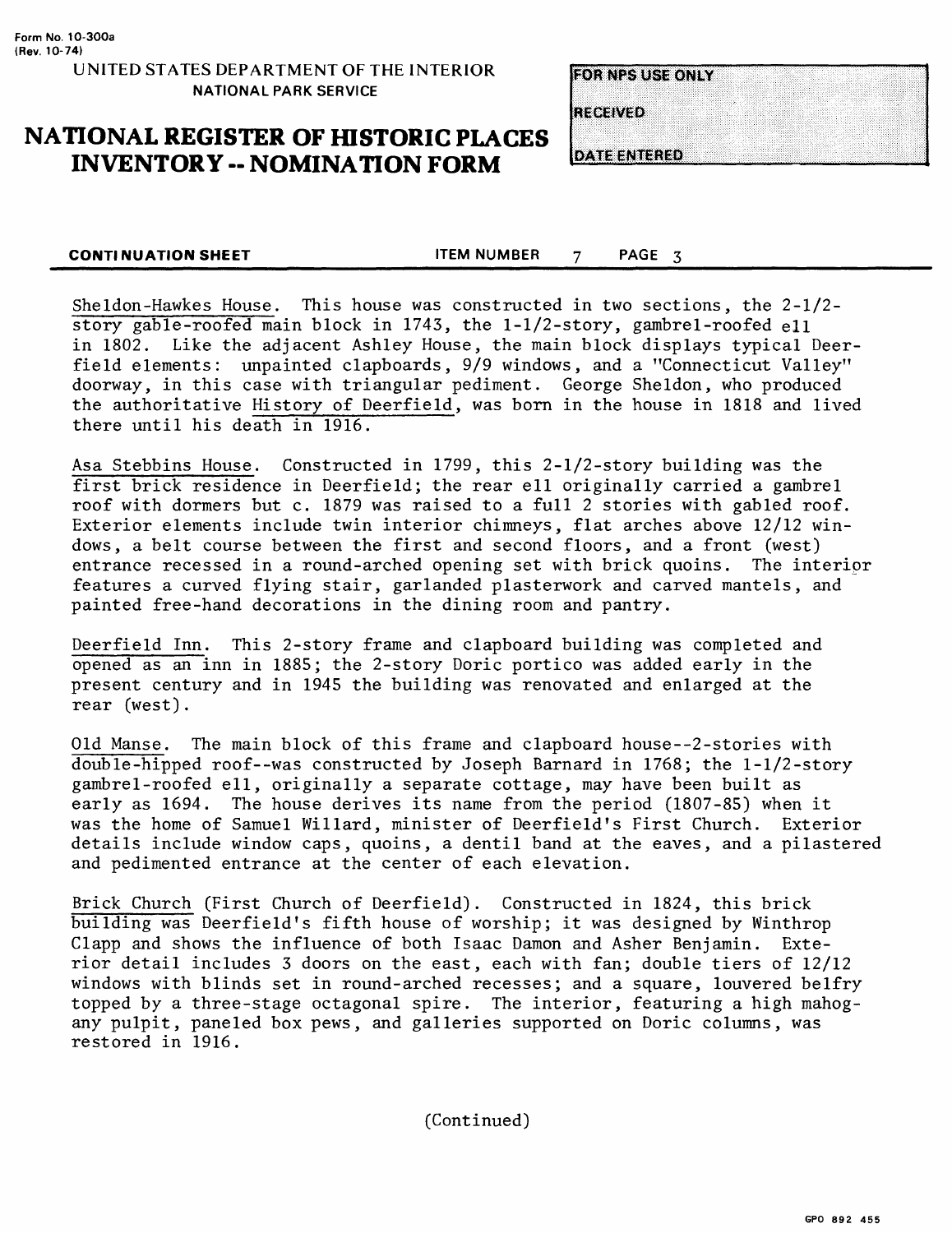# **NATIONAL REGISTER OF HISTORIC PLACES INVENTORY -- NOMINATION FORM**

**FOR NPS USE ONLY** 

RECEIVED

**CONTINUATION SHEET** THEM NUMBER  $\frac{7}{100}$  PAGE  $\frac{4}{100}$ 

Frary House. According to local tradition, portions of this 2-1/2-story building date from 1698, though its primary features appear to date from the mid-18th century when Salah Barnard, who operated a tavern in the house, constructed a large addition at its southern end. Exterior details include unpainted clapboards; a pedimented, 1-story entrance porch; 12/12 windows with molded caps; a dentil band at the eaves; and pilastered and pedimented entrances on the west and south elevations. The ballroom (in the addition), with its arched alcoves, carved fireplace, coved ceiling, and musicians' gallery, is possibly the most elegant room in the village.

Town Hall. This 2-story frame and clapboard building in Greek Revival style was erected in 1846. Details include an Ionic portico with triangular pediment on the south, 1-story Ionic porch on the west, corner pilasters, and 6/6 windows with louvered blinds. Just west of the Town Hall is the Town Office, a small, 1-story brick building with "false front" bearing the date 1895.

Memorial Hall. Designed by Asher Benjamin and completed in 1799, this was the first home of Deerfield Academy; it was originally 2 stories high, topped by a cupola, but a rear wing and third story with hipped-roof were added in 1809-10. When the Academy moved to its present location (facing the common) in 1878, the hall was taken over by the newly formed Pocumtuck Valley Memorial Association, which opened it as a museum of local history in 1880. Memorial Hall was fully restored in 1968 and the adjoining Memorial Library, a duplicate of the hall as it looked after the 1809-10 additions, was completed in 1970.

Wells-Thorn House. The earliest section of this frame and clapboard house, a 1-1/2-story gable-roofed cottage (now the rear ell), was built in 1717 by Ebenezer Wells. In 1751 he constructed the main block, 2-1/2-stories with gabled roof broken by a central chimney. Later details include the window caps (1783) and the front (west) entrance with pilasters and full entablature (exact date unknown). The 1-1/2-story gable-roofed shop at the eastern end of the ell is a reconstruction of the original, removed early in this century.

Dwight-Barnard House. This 2-story frame and clapboard house was constructed at Springfield, Massachusetts, c. 1754 by Joseph Dwight and moved to its present location in 1950 to prevent its demolition. Architectural details include a corbelled center chimney; 12/12 windows, topped on the first floor front by pedimented caps; and dormers with alternating triangular and semi-circular pediments. The "Connecticut Valley" doorway with pilasters and broken scroll pediment is a reproduction of the original.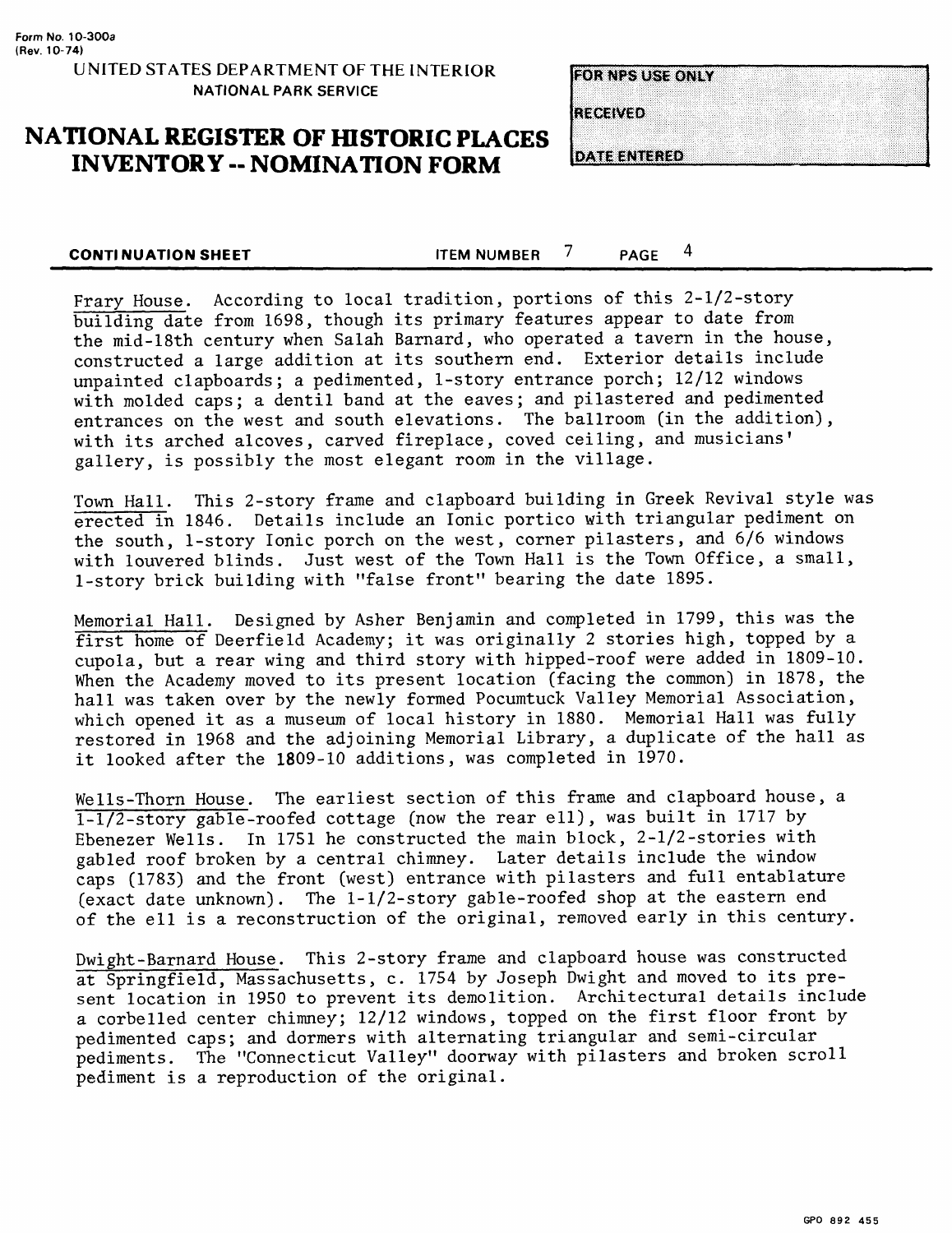# **NATIONAL REGISTER OF HISTORIC PLACES INVENTORY -- NOMINATION FORM**

**FOR NPS USE ONLY** 

**RECEIVED** 

**DATE ENTERED** 

**CONTINUATION SHEET** FOR THEM NUMBER 8 PAGE 2

When King Philip's War spread to western Massachusetts, militia companies were sent from the eastern part of the colony to defend the towns in and near the Connecticut Valley, the northernmost of which was Deerfield. On September 1, 1675, a band of sixty Indians attacked Deerfield but were unable to break through the settlers defenses; a second attack on September 12 was also repulsed. On September 18 a convoy of wagons under command of Captain Thomas Lothrop left Deerfield to carry much-needed grain to the garrison at Hadley. When the convoy halted at a small stream about two miles south of the village, they were ambushed by Indians; sixty-four teamsters and soldiers were killed in the encounter, known as the Bloody Brook Massacre. Deerfield was abandoned to the Indians after that disaster, but in 1682 several families returned. Within a few years a square log stockade enclosed the meeting house, town well, and fifteen houses, and twenty-six other houses stood north and south of it.

In 1704, during Queen Anne's War, Deerfield was again almost completely destroyed. Late in 1703, in order to block the signing of a peace treaty between the Abenaki Indians and the English, Governor de Vaudreuil of Canada had offered the Indians French support in a raiding expedition against an English frontier town. His offer was accepted and in the dead of winter a party of 200 French regulars and 142 Abenaki and Caughnawaga Indians marched against Deerfield. At daybreak on February 29, 1704, the attackers swooped down on the village from the northwest, surprising the sentries and opening the stockade gates. Once inside they met with almost no organized resistance. Houses were looted and burned, and more than half of the inhabitants of the village were killed. The attack lasted for five hours before English reinforcements arrived; the French and Indians then retreated, taking with them 112 prisoners. Twenty of the captives died on the 300-mile trek north to Canada but most of those who survived were eventually redeemed.

For the next two years Deerfield was little more than an isolated military outpost but in 1706 many of the former settlers returned and again began to rebuild the village. Though Governor Jonathan Belcher of the Province of Massachusetts Bay met delegates from the six Iroquois nations at Deerfield in 1735 and exchanged pledges of friendship, the village was raided again in 1746 and the threat of Indian attack continued until the final French capitulation at Montreal in 1760. In the meantime Deerfield had developed into an important agricultural center, supplying large quantities of wheat and beef for the English forces during the French and Indian Wars of the 1740's and 1750's. The village's growing prosperity was expressed in substantial houses and fine furnishings imported from England or made by the skilled craftsmen of the Connecticut Valley.

(Continued)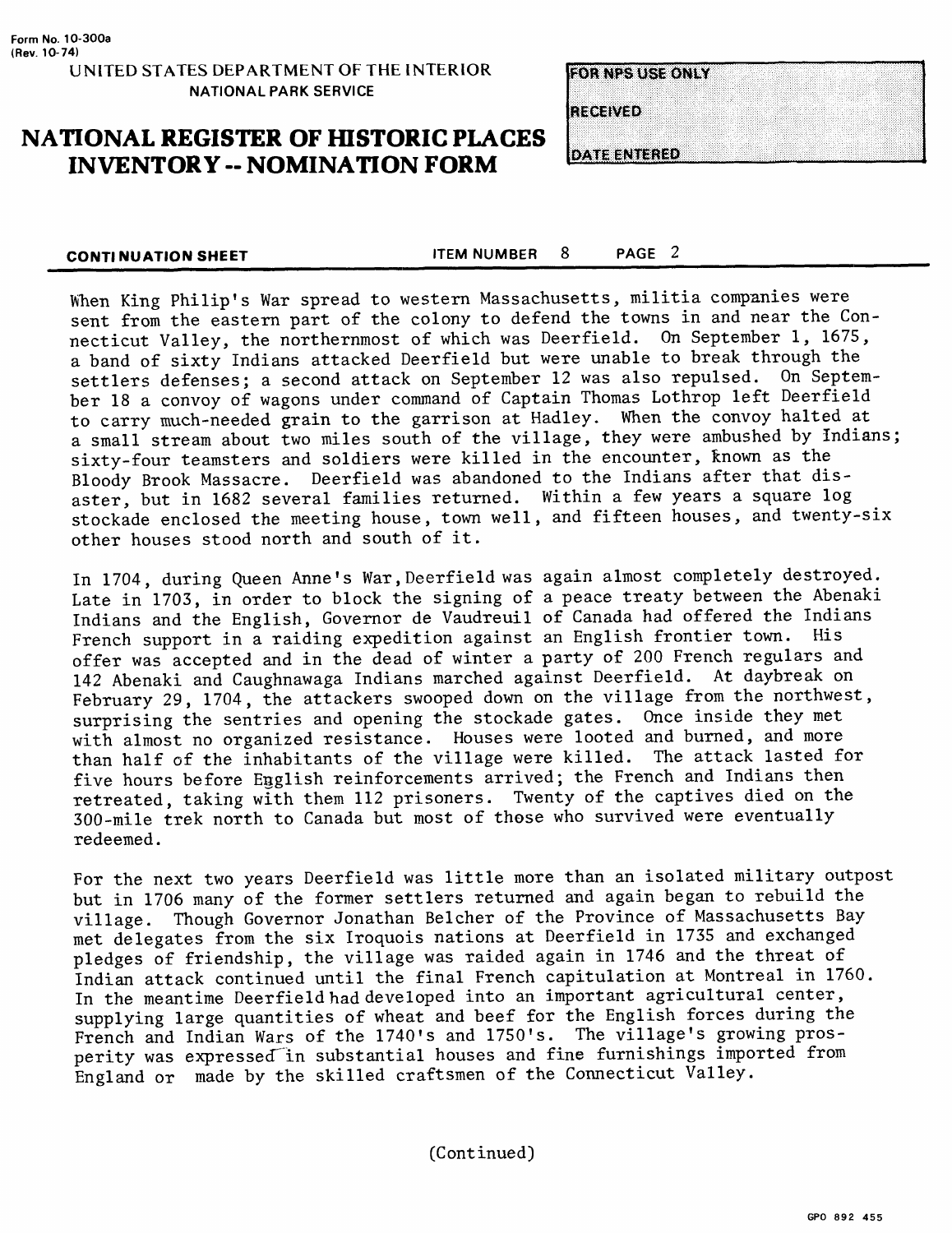### **NATIONAL REGISTER OF HISTORIC PLACES INVENTORY - NOMINATION FORM**

**FOR NPS USE ONLY** 

RECEIVED

**DATE ENTERED** 

**CONTINUATION SHEET** THEM NUMBER  $\overline{8}$  PAGE 3

In the period preceeding the American Revolution, the clash, between Deerfield Whigs and Tories became both bitter and absorbing. Excited gatherings took place at the taverns patronized by the rival factions (Bernard's or Saxton's for the Whigs, Hoyt's or Catlin's for the Tories), particularly on the day^ when the weekly post rider arrived from Boston. Once the war began, Deerfield men took part in the Battle of Bunker Hill, Saratoga, and other engagements, and the village itself became a veritable commissary for American forces. 1775 Colonel Benedict Arnold, then a respected patriot, came to Deerfield to arrange for the purchase of 15 tons of beef for the troops at Ticonderoga.

Agriculture, especially the raising of stall-fed oxen for Boston and New York markets, continued to be important to Deerfield until the advent of the railroads brought overwhelming competition from the western plains. However, by that time the village had already begun to feel the influence of a new interest, education. The Deerfield Academy had been established as a coeducational boarding school by act of the Massachusetts legislature in 1797 and opened on January 1, 1799, in a building designed for it by Asher Benjamin (now Memorial Hall, the museum of the Pocumtuck Valley Memorial Association). The Academy operated with varying success during the 19th century, moved in 1878 to its present campus facing the village common, and in 1902 began the period of its greatest prestige (as a college preparatory school for boys) with the appointment of Frank L. Boyden as headmaster (which post he held until his retirement in 1968). Early in the 20th century Deerfield Academy was joined by two other educational institutions. Eaglebrook School, located on the hill east of the village, is a boy's boarding school founded in 1921. The Bement School, occupying buildings at the northern end of the village, is a coeducational boarding and day school established in 1925.

Today, in addition to its continuing role as a center for education, Deerfield Village is one of the most successful community restorations in the United States. The Pocumtuck Valley Memorial Association (founded in 1870 by Deerfield historian George Sheldon), the schools, the Town of Deerfield, the First Church, and private owners have contributed to that success by restoring and preserving individual buildings. A new dimension was added to historic preservation in Deerfield in 1952, when Mr. and Mrs. Henry N. Flynt formed the Heritage Foundation, now known as Historic Deerfield, Inc. In addition to operating eleven exhibit houses, Historic Deerfield holds semi-annual antiques seminars and other education programs, conducts a publication program, and since 1956 has sponsored a summer fellowship program in early American history and decorative arts for college undergraduates, using the village itself as a teaching laboratory.